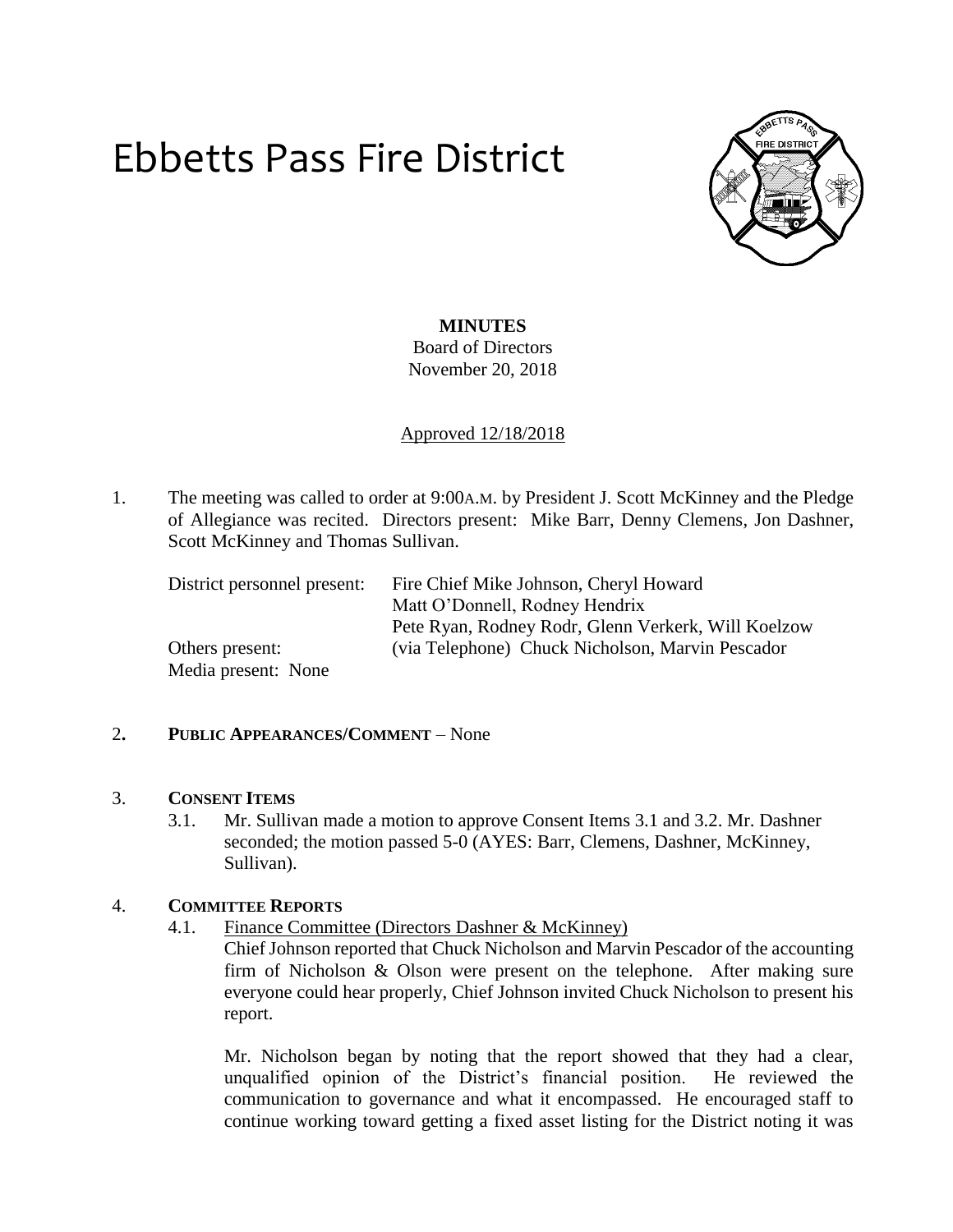more of a control issue and not a concern for him. He noted the progress that the District staff has made over the past years. He overviewed various elements of the report and then asked if there were any questions from the Directors. When there were no questions, Chuck Nicholson and Marvin Pescador disconnected the telephone. Then Mr. Dashner made a motion to approve the Independent Auditor's Report for fiscal year ending June 30, 2018. Mr. Barr seconded; the motion passed 5-0 (AYES: Barr, Clemens, Dashner, McKinney, Sullivan).

### 4.2. Personnel Committee (Directors McKinney & Sullivan)

Chief Johnson reported that the light duty policy update had been discussed and that Firefighter-Paramedic Nathan Attaway had completed the hiring process and he would shortly be scheduled to begin full-time with the District. He added that Jeff Gately had signed up for the Calaveras County Fire Academy that was starting in January. He noted that Jeff Gately had also been learning water tender capabilities and had even helped with a water tender assignment on the Parrots Ferry Fire. Additionally, staff were training a new hydrant person, Bob Barron.

- 4.3. Fire Prevention Committee (Directors Clemens & Sullivan) No report.
- 4.4. Apparatus/Equipment Committee (Directors Clemens & Sullivan) The next meeting is scheduled on Tuesday, November 27.

#### 5. **ELECTION OF BOARD OFFICERS FOR 2019 AND COMMITTEE APPOINTMENT**

After some discussion, Mr. Barr made a motion to elect Jon Dashner as Board President and Tom Sullivan as Board Secretary. Mr. Clemens seconded; the motion passed 5-0 (AYES: Barr, Clemens, Dashner, McKinney, Sullivan).

The following committee assignments were then determined:

| alternate: Jon Dashner  |
|-------------------------|
| alternate: Tom Sullivan |
| alternate: Mike Barr    |
|                         |

- 6. Scheduled Items:
	- 6.1. Friends of the Calaveras County Library Arnold Chapter Chief Johnson noted the thank-you for the District personnel's assistance with moving boxes of books for the recent Labor Day Weekend book sale.
	- 6.2. Calaveras Public Power Agency Agenda and District Electrical Usage/Savings Chief Johnson reported that he had included this correspondence because of comments made by one of the CPPA Board members regarding PG&E shutting down power during dry and high wind conditions. He added that the estimated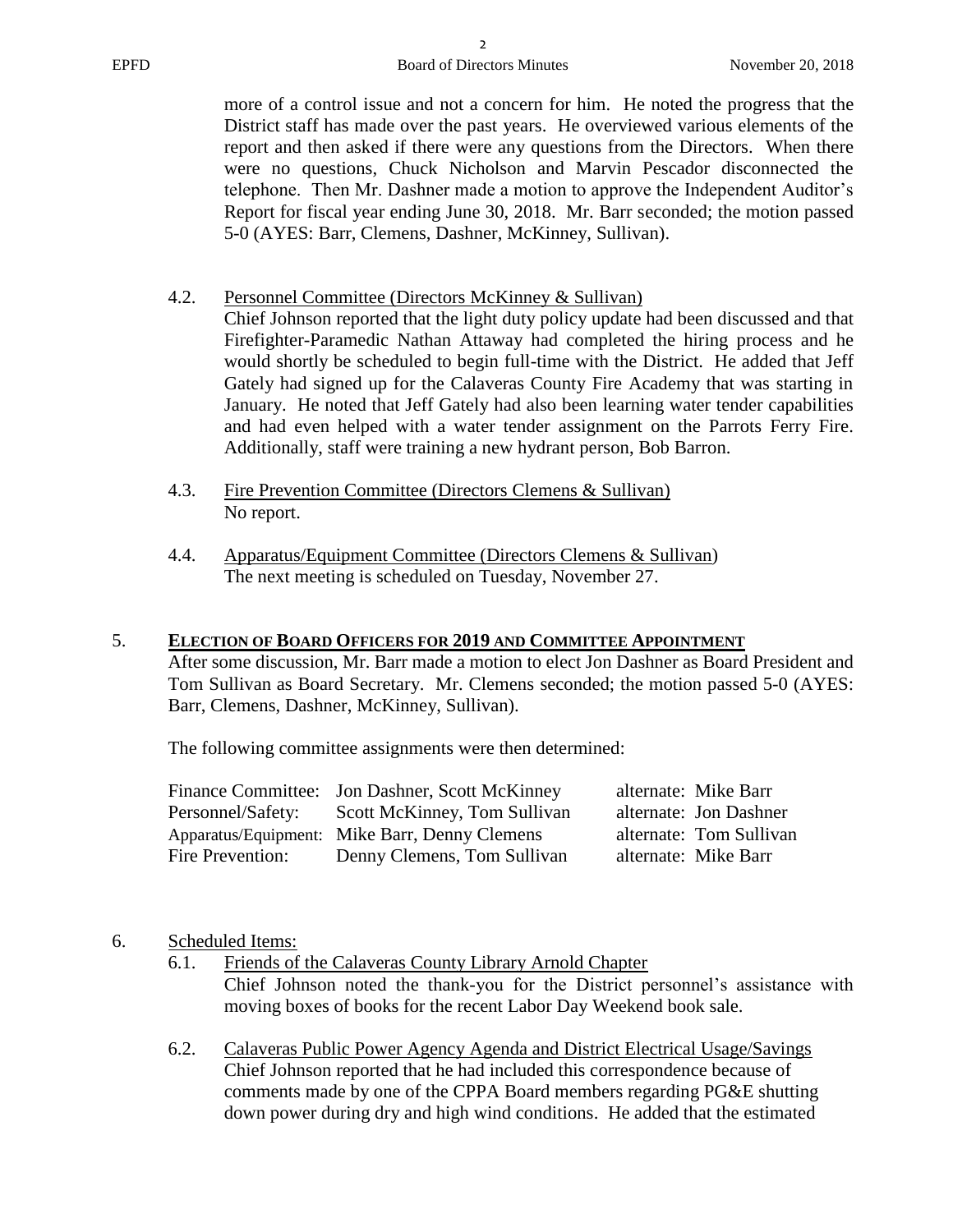.

\$19,000 savings to the District by participating in the CPPA was also very nice to which the Board members concurred.

- 6.3. Zoll Important Notification: M Series Monitor Defibrillator End-of-Life Notification Chief Johnson commented that it was very appropriate that the District had received his correspondence right after the previous regular Board meeting during which there had been discussion about the need to replace the District's monitors.
- 6.4. Policy Update: Policy 6138 Personnel: Light Duty Assignments Chief Johnson reported that the only change to this policy was the addition of light duty assignment for the Fire Chief. Mr. Sullivan made a motion to adopt Policy 6138 as presented. Mr. Barr seconded; the motion passed 5-0 (AYES: Barr, Clemens, Dashner, McKinney, Sullivan).
- 6.5. Joint Powers Agreement of Calaveras County Fire Joint Powers Authority Chief Johnson asked to continue to review this item as other fire districts were wanting specific provisions added to the agreement.
- 6.6. Advanced Life Support Program Tax Measure: EPFD Focus Group Presentation Chief Johnson reported that this was a draft report of possible options for dealing with the District's need for funding to sustain the current level of ALS services to the community. He then briefly reviewed the options for the Board and also highlighted some of the discussions during various meetings. He suggested that the Board have a public meeting at Independence Hall to see about getting more word out about the District's dilemma and possible solutions. BC Rodney Hendrix presented a draft of a flyer for this meeting if the Board members agreed with having the meeting. After some discussion, Mr. Barr made a motion to approve a special Board meeting to be held December 11<sup>th</sup> at Independence Hall in Arnold. Mr. Dashner seconded; the motion passed 5-0 (AYES: Barr, Clemens, Dashner, McKinney, Sullivan).

Mr. Sullivan then made a motion to present a single option to the public during the meeting. As there was no second, the motion died.

Mr. Barr made a motion to present the options that the focus group presented yet leaving the decision open and steered toward the one option more commonly accepted. Mr. Dashner seconded; the motion passed 5-0 (AYES: Barr, Clemens, Dashner, McKinney, Sullivan). Chief Johnson reported that he would begin distributing flyers about the meeting.

## 7. **REPORTS**

7.1. Administrative Report

Chief Johnson reported that Calaveras County Fire Chiefs had originally talked to the County about joining with the County but the legal advisors anticipated that there might be more success for the County by remaining separate so the fire districts were removed. The fire districts do now plan to discuss the chance of obtaining a portion of that settlement but a meeting has not yet been scheduled with the County CAO.